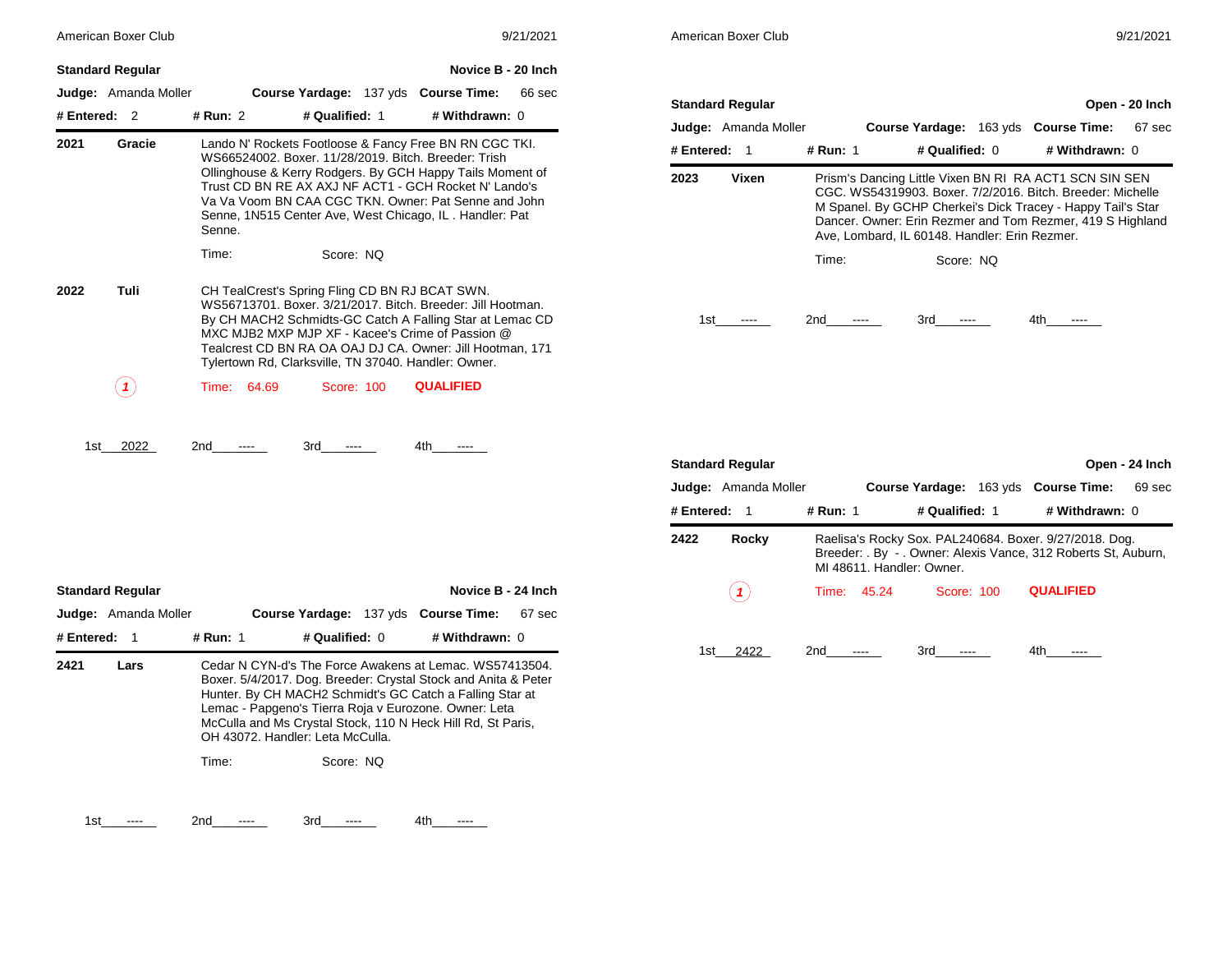|                | American Boxer Club        |                                                        |                                                                                                                                                                                      |                            | 9/21/2021        | American Boxer Club |                             |             |      |                                                                                                                                                                                                                                                                                                                                                                                         |                  | 9/21/2021        |
|----------------|----------------------------|--------------------------------------------------------|--------------------------------------------------------------------------------------------------------------------------------------------------------------------------------------|----------------------------|------------------|---------------------|-----------------------------|-------------|------|-----------------------------------------------------------------------------------------------------------------------------------------------------------------------------------------------------------------------------------------------------------------------------------------------------------------------------------------------------------------------------------------|------------------|------------------|
|                | <b>Standard Regular</b>    |                                                        |                                                                                                                                                                                      | <b>Excellent - 20 Inch</b> |                  |                     |                             |             |      |                                                                                                                                                                                                                                                                                                                                                                                         |                  |                  |
|                | Judge: Amanda Moller       |                                                        | Course Yardage: 194 yds Course Time:                                                                                                                                                 |                            | 68 sec           |                     |                             |             |      |                                                                                                                                                                                                                                                                                                                                                                                         |                  |                  |
| # Entered: 1   |                            | # Run: 1                                               | # Qualified: 0                                                                                                                                                                       | # Withdrawn: 0             |                  |                     |                             |             |      |                                                                                                                                                                                                                                                                                                                                                                                         |                  |                  |
| 2061           | Zuli                       |                                                        | Boxnen's Zig Zag Zoom. WS62533001. Boxer. 10/2/2018.                                                                                                                                 |                            |                  |                     | <b>Standard Regular</b>     |             |      |                                                                                                                                                                                                                                                                                                                                                                                         |                  | Master - 24 Inch |
|                |                            |                                                        | Bitch. Breeder: Minna Nousiainen-Boucher. By WirriWirri Suum<br>Cuique - Boxnen's Jwoww. Owner: Renee Fulcer, 10170                                                                  |                            |                  |                     | <b>Judge:</b> Amanda Moller |             |      | Course Yardage: 194 yds Course Time:                                                                                                                                                                                                                                                                                                                                                    |                  | 72 sec           |
|                |                            |                                                        | Dickenson Rd, Winnebago, IL 61088. Handler: Owner.                                                                                                                                   |                            |                  | # Entered: 2        |                             | # Run: 2    |      | # Qualified: 2                                                                                                                                                                                                                                                                                                                                                                          | # Withdrawn: 0   |                  |
| 1st            |                            | Time:<br>2nd<br>$\cdots$                               | Score: NQ<br>3rd<br>$\cdots$                                                                                                                                                         | 4th -                      |                  | 2481                | <b>Creed</b>                |             |      | Ch Happy Tail's Moment of Trust CD BN RI AX AXJ NF SCN<br>SBN SEN BCAT ACT1. WS56149802. Boxer. 2/1/2017. Dog.<br>Breeder: Eugenia Koshiol, Amy Bieri, & Ann Schach. By<br>GCHB Naja's Mi-T Alliance SOMG - GCH Jokr's N Happy Tail's<br>Blonde Moments CD RA MX MXJ. Owner: Eugenia Koshiol and<br>Amy Bieri, 3605 Westminister Place, McHenry, IL 60050.<br>Handler: Eugenia Koshiol. |                  |                  |
|                |                            |                                                        |                                                                                                                                                                                      |                            |                  |                     | $\bf(2)$                    | Time: 54.51 |      | <b>Score: 100</b>                                                                                                                                                                                                                                                                                                                                                                       | <b>QUALIFIED</b> |                  |
|                |                            |                                                        |                                                                                                                                                                                      |                            |                  | 2461                | Oliver                      |             |      | Raelisa's Oliver Chasing Dreams. PAL279306. Boxer.<br>9/27/2018. Dog. Breeder: . By - . Owner: Alexis Vance, 312<br>Roberts St, Auburn, MI 48611. Handler: Owner.                                                                                                                                                                                                                       |                  |                  |
|                | <b>Standard Regular</b>    |                                                        |                                                                                                                                                                                      |                            | Master - 20 Inch |                     | (1)                         | Time: 51.93 |      | Score: 100                                                                                                                                                                                                                                                                                                                                                                              | <b>QUALIFIED</b> |                  |
|                | Judge: Amanda Moller       |                                                        | Course Yardage: 194 yds Course Time:                                                                                                                                                 |                            | 68 sec           |                     |                             |             |      |                                                                                                                                                                                                                                                                                                                                                                                         |                  |                  |
| # Entered: $3$ |                            | $#$ Run: 3                                             | # Qualified: 1                                                                                                                                                                       | # Withdrawn: 0             |                  |                     |                             |             |      |                                                                                                                                                                                                                                                                                                                                                                                         |                  |                  |
| 2081           | Kenna                      | Schmidt's N GC's Takin CAre of Business. Owner: Sandra | Schmidt's N GC's It's Reigning Men. WS59118105. Boxer.<br>11/17/2017. Bitch. Breeder: Juli Schmidt & Cindy Yaeger &<br>Kelly Dials. By GC-Schmidt's One Foundation at LeMac -        |                            |                  |                     | 1st 2461                    | 2nd         | 2481 | 3rd<br>$\cdots$                                                                                                                                                                                                                                                                                                                                                                         | 4th<br>$\cdots$  |                  |
|                |                            | Owner.                                                 | Kistler, 214 Ranchview Dr, Vandalia, OH 45377. Handler:                                                                                                                              |                            |                  |                     |                             |             |      |                                                                                                                                                                                                                                                                                                                                                                                         |                  |                  |
|                | $\left( \mathbf{1}\right)$ | Time: 54.24                                            | Score: 100                                                                                                                                                                           | <b>QUALIFIED</b>           |                  |                     |                             |             |      |                                                                                                                                                                                                                                                                                                                                                                                         |                  |                  |
|                | <b>Brandee</b>             |                                                        | Kacee's Crime of Passion @ Tealcrest CD BN RE AX AXJ DN                                                                                                                              |                            |                  |                     | <b>Standard Preferred</b>   |             |      |                                                                                                                                                                                                                                                                                                                                                                                         |                  | Novice - 16 Inch |
| 2082           |                            |                                                        | DJ DS CA. WS45403604. Boxer. 10/26/2013. Bitch. Breeder:<br>Karen Suarez. By Dizara's Wicked Game CDX BN RA IPO1 -                                                                   |                            |                  |                     | <b>Judge:</b> Amanda Moller |             |      | Course Yardage: 137 yds Course Time:                                                                                                                                                                                                                                                                                                                                                    |                  |                  |
|                |                            |                                                        | Bella Vom Shattenboxen BN RN RATS. Owner: Jill Hootman,                                                                                                                              |                            |                  | # Entered: 1        |                             | # Run: 1    |      | # Qualified: 0                                                                                                                                                                                                                                                                                                                                                                          | # Withdrawn: 0   |                  |
|                |                            | Time:                                                  | 171 Tylertown Rd, Clarksville, TN 37040. Handler: Owner.<br>Score: NQ                                                                                                                |                            |                  | 1624                | Tessa Marie                 |             |      | Tessa Conder. WS65331501. Boxer. 4/25/2019. Bitch.<br>Breeder: Paige Robinson. By Cadillac's Picture Perfect Duke -                                                                                                                                                                                                                                                                     |                  | 71 sec           |
|                | Zahara                     | MI 48642. Handler: Owner.                              | Ellisa's Zahara. WS54441801. Boxer. 7/17/2016. Bitch.<br>Breeder: Unknown. By Schmidts-GC Moose A Moose - Ellisa's<br>Pretty in Pink. Owner: Lisa Lundahl, 1507 Herbert Rd, Midland, |                            |                  |                     |                             | Time:       |      | Cadillac's Thelma. Owner: Lisa Conder and Jeff Conder, 3868<br>S Big Ox Rd, Scottsburg, IN 47170. Handler: Lisa Conder.<br>Score: NQ                                                                                                                                                                                                                                                    |                  |                  |
| 2084           |                            | Time:                                                  | Score: NQ                                                                                                                                                                            |                            |                  |                     |                             |             |      |                                                                                                                                                                                                                                                                                                                                                                                         |                  |                  |

|            | <b>Standard Regular</b><br>Master - 24 Inch |          |                                               |                |  |                                                                                                                                                                                                                                                                                                                                                            |        |  |  |  |
|------------|---------------------------------------------|----------|-----------------------------------------------|----------------|--|------------------------------------------------------------------------------------------------------------------------------------------------------------------------------------------------------------------------------------------------------------------------------------------------------------------------------------------------------------|--------|--|--|--|
|            | <b>Judge:</b> Amanda Moller                 |          |                                               |                |  | Course Yardage: 194 yds Course Time:                                                                                                                                                                                                                                                                                                                       | 72 sec |  |  |  |
| # Entered: | -2                                          | # Run: 2 |                                               | # Qualified: 2 |  | # Withdrawn: 0                                                                                                                                                                                                                                                                                                                                             |        |  |  |  |
| 2481       | <b>Creed</b>                                |          | Handler: Eugenia Koshiol.                     |                |  | Ch Happy Tail's Moment of Trust CD BN RI AX AXJ NF SCN<br>SBN SEN BCAT ACT1. WS56149802. Boxer. 2/1/2017. Dog.<br>Breeder: Eugenia Koshiol, Amy Bieri, & Ann Schach. By<br>GCHB Naja's Mi-T Alliance SOMG - GCH Jokr's N Happy Tail's<br>Blonde Moments CD RA MX MXJ. Owner: Eugenia Koshiol and<br>Amy Bieri, 3605 Westminister Place, McHenry, IL 60050. |        |  |  |  |
|            |                                             |          | Time: 54.51                                   | Score: 100     |  | <b>QUALIFIED</b>                                                                                                                                                                                                                                                                                                                                           |        |  |  |  |
| 2461       | Oliver                                      |          | Roberts St, Auburn, MI 48611. Handler: Owner. |                |  | Raelisa's Oliver Chasing Dreams. PAL279306. Boxer.<br>9/27/2018. Dog. Breeder: . By - . Owner: Alexis Vance, 312                                                                                                                                                                                                                                           |        |  |  |  |
|            |                                             | Time:    | 51.93                                         | Score: 100     |  | <b>QUALIFIED</b>                                                                                                                                                                                                                                                                                                                                           |        |  |  |  |
| 1st        | 2461                                        | 2nd      | 2481                                          | 3rd            |  | 4th                                                                                                                                                                                                                                                                                                                                                        |        |  |  |  |

|            | <b>Standard Preferred</b><br>Novice - 16 Inch |          |                                                                                                                                                                                                                                                |  |                |        |  |  |  |  |  |
|------------|-----------------------------------------------|----------|------------------------------------------------------------------------------------------------------------------------------------------------------------------------------------------------------------------------------------------------|--|----------------|--------|--|--|--|--|--|
|            | <b>Judge:</b> Amanda Moller                   |          | <b>Course Yardage: 137 yds Course Time:</b>                                                                                                                                                                                                    |  |                | 71 sec |  |  |  |  |  |
| # Entered: | $\overline{1}$                                | # Run: 1 | # Qualified: $0$                                                                                                                                                                                                                               |  | # Withdrawn: 0 |        |  |  |  |  |  |
| 1624       | Tessa Marie                                   |          | Tessa Conder, WS65331501, Boxer, 4/25/2019, Bitch.<br>Breeder: Paige Robinson. By Cadillac's Picture Perfect Duke -<br>Cadillac's Thelma. Owner: Lisa Conder and Jeff Conder, 3868<br>S Big Ox Rd, Scottsburg, IN 47170. Handler: Lisa Conder. |  |                |        |  |  |  |  |  |
|            |                                               | Time:    | Score: NO                                                                                                                                                                                                                                      |  |                |        |  |  |  |  |  |
| 1st        |                                               | 2nd      | 3rd                                                                                                                                                                                                                                            |  | 4th            |        |  |  |  |  |  |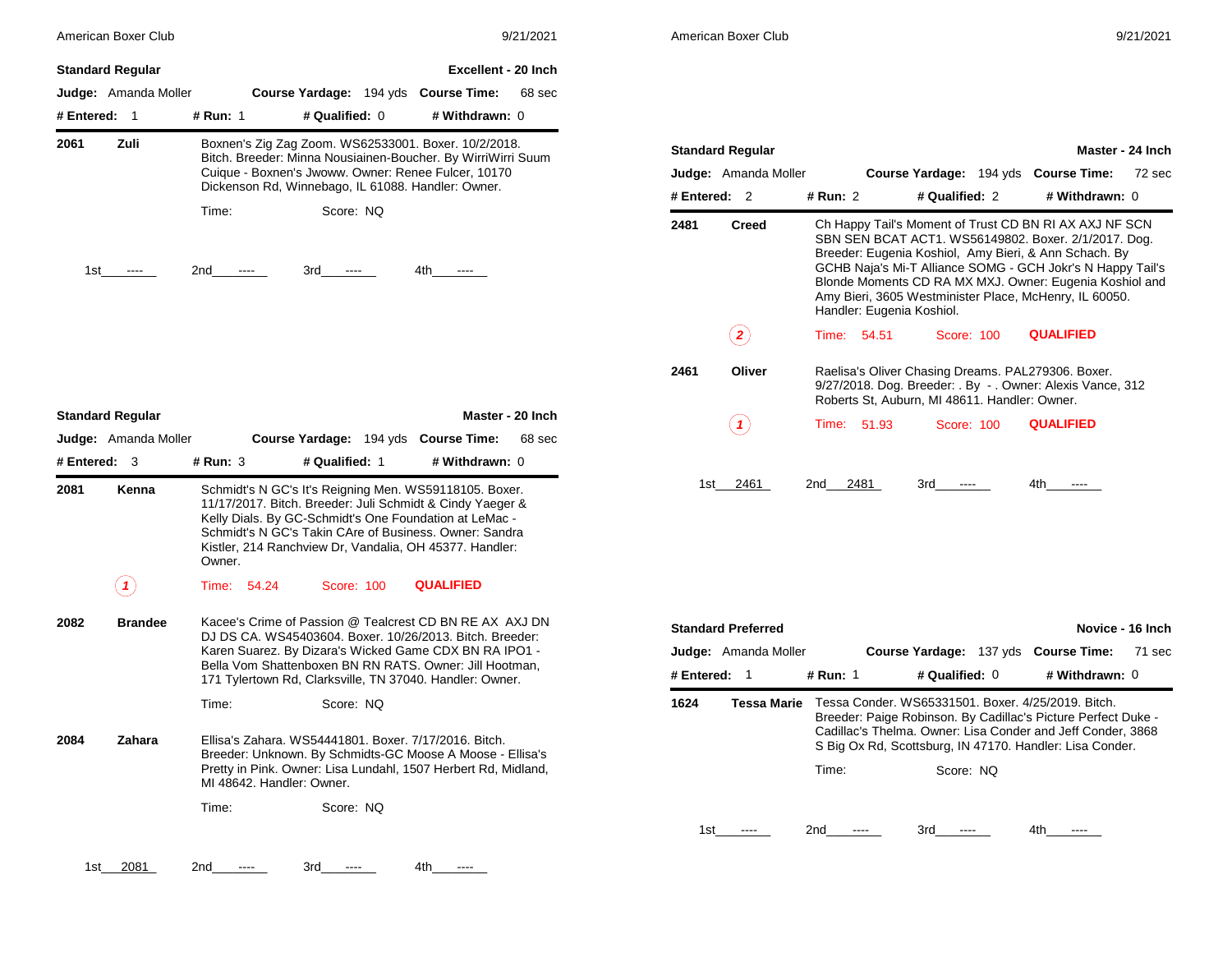| American Boxer Club |  |
|---------------------|--|
|                     |  |

| 1686 | <b>Sprite</b> |       | CH DebLyn's Peprhl Wicked CDX BN RE MXB MJB XF TKA<br>CGC. WS45881505. Boxer. 12/2/2013. Bitch. Breeder: Deb &<br>Caitlyn Owens and Sue Ann Thompson. By CH Storybook<br>Page After Page - CH Peprhl Life's A Dance with DebLyn<br>VCD2 RE OA OAJ HT PT. Owner: Sue Ann Thompson, 1858<br>Curtis Bridge Rd NE, North Liberty, IA 52317. Handler: Owner. |     |
|------|---------------|-------|---------------------------------------------------------------------------------------------------------------------------------------------------------------------------------------------------------------------------------------------------------------------------------------------------------------------------------------------------------|-----|
|      |               | Time: | Score: NO                                                                                                                                                                                                                                                                                                                                               |     |
| 1st  |               | 2nd   | 3rd                                                                                                                                                                                                                                                                                                                                                     | 4th |

|            | <b>Standard Preferred</b>   |                 |                                                                                                                                                                                                                                              |                | Master - 20 Inch |
|------------|-----------------------------|-----------------|----------------------------------------------------------------------------------------------------------------------------------------------------------------------------------------------------------------------------------------------|----------------|------------------|
|            | <b>Judge:</b> Amanda Moller |                 | Course Yardage: 194 yds Course Time:                                                                                                                                                                                                         |                | 77 sec           |
| # Entered: | $\overline{2}$              | # Run: 2        | # Qualified: 0                                                                                                                                                                                                                               | # Withdrawn: 0 |                  |
| 2089       | Oscar                       | Handler: Owner. | PACH Caballero Vargas El Brujo MXP3 MXPB MJP3 MJPB<br>PAX XFP CGC. WS44460211. Boxer. 7/8/2013. Dog. Breeder:<br>Walter Vargas & Natalie Chaykina. By Sherlock - Miss Hudson.<br>Owner: Nancy Button, 531 Longview Drive, Antioch, IL 60002. |                |                  |
|            |                             | Time:           | Score: NO                                                                                                                                                                                                                                    |                |                  |
| 2090       | Tommy                       |                 | Boxnen's Overdrive. WS48715207. Boxer. 10/24/2014. Dog.<br>Breeder: Minna Nousiainen-Becher. By B-Tanoni Vipera Box -<br>Boxnen's Jwoww. Owner: Renee Fulcer, 10170 Dickenson Rd.<br>Winnebago, IL 61088. Handler: Owner.                    |                |                  |
| 1st -      |                             | Time:<br>2nd    | Score: NQ<br>3rd                                                                                                                                                                                                                             | 4th.           |                  |
|            |                             |                 |                                                                                                                                                                                                                                              |                |                  |

|                | <b>Judge:</b> Amanda Moller |             |       |                                        | Course Yardage: 194 yds Course Time:                                                                                                                                                                                                                    | 77 sec |
|----------------|-----------------------------|-------------|-------|----------------------------------------|---------------------------------------------------------------------------------------------------------------------------------------------------------------------------------------------------------------------------------------------------------|--------|
| # Entered: $3$ |                             | # $Run: 3$  |       | # Qualified: 2                         | # Withdrawn: 0                                                                                                                                                                                                                                          |        |
| 2065           | Toby                        |             |       | Clarksville, TN 37040. Handler: Owner. | CH TealCrest's Circle of Life CD BN RE CA FCAT NFP.<br>WS45945501. Boxer. 12/17/2013. Dog. Breeder: Jill Hootman.<br>By CH Storybook Page After Page - GCH TealCrest's Spitfire<br>BN RN CAA RATO. Owner: Jill Hootman, 171 Tylertown Rd,               |        |
|                | 1                           | Time:       | 58.24 | Score: 100                             | <b>QUALIFIED</b>                                                                                                                                                                                                                                        |        |
| 2066           | <b>Bruno</b>                |             |       |                                        | Die Krieger Der Cinemas Sweet Sensation. WS51119501.<br>Boxer. 7/19/2015. Dog. Breeder: Brooke Lambert. By Cinemas<br>Darkly Dreaming - Sinda Sweet Sensation. Owner: Nancy<br>Button, 531 Longview Drive, Antioch, IL 60002. Handler: Owner.           |        |
|                |                             | Time: 61.39 |       | <b>Score: 100</b>                      | <b>QUALIFIED</b>                                                                                                                                                                                                                                        |        |
| 2067           | Smokey                      |             |       | West Chicago, IL. Handler: Pat Senne.  | Prairie Hills It's All About the Smoke CD RE BN OA OAJ CGC<br>TKI. WS50520403. Boxer. 5/23/2015. Dog. Breeder: J. Gassell.<br>By Prairie Hills N' Happy Tails No Doubt About It CD BN RA -<br>Vesta. Owner: Pat Senne and John Senne, 1N515 Center Ave, |        |
|                |                             | Time:       |       | Score: NQ                              |                                                                                                                                                                                                                                                         |        |
| 1st l          | 2065                        | 2nd         | 2066  | 3rd<br>$\cdots$                        | 4th<br>$\cdots$                                                                                                                                                                                                                                         |        |
|                |                             |             |       |                                        |                                                                                                                                                                                                                                                         |        |
|                | <b>Standard Preferred</b>   |             |       |                                        | Master - 16 Inch                                                                                                                                                                                                                                        |        |
|                | <b>Judge:</b> Amanda Moller |             |       |                                        | Course Yardage: 194 yds Course Time:                                                                                                                                                                                                                    | 73 sec |

Herbert Rd, Midland, MI 48642. Handler: Owner.

Time: Score: NQ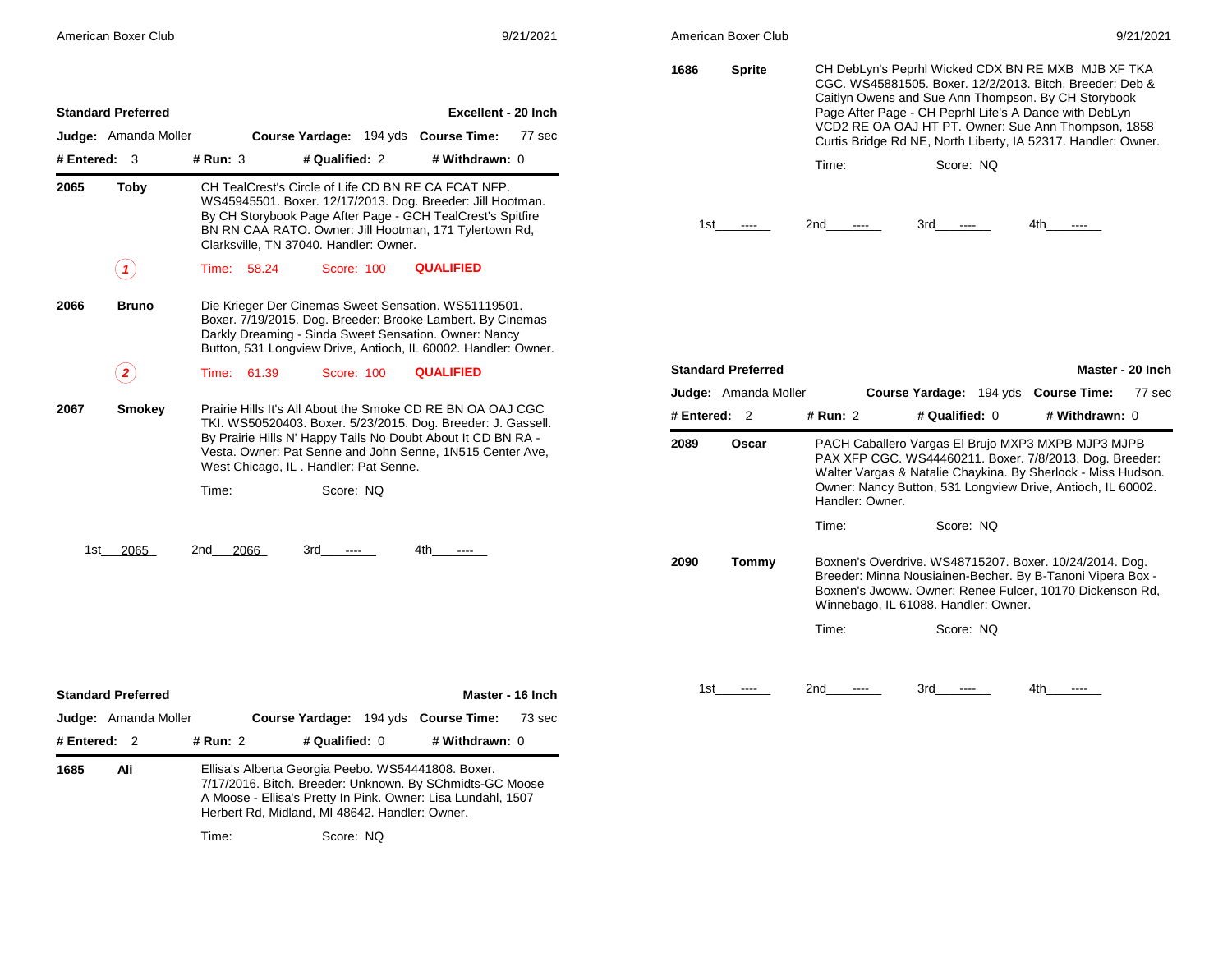| American Boxer Club<br>9/21/2021           |                                                                                                                                                                                                                                                                                                                                                                   | American Boxer Club                                                                                                                                                                                                                                                                                                | 9/21/2021 |  |
|--------------------------------------------|-------------------------------------------------------------------------------------------------------------------------------------------------------------------------------------------------------------------------------------------------------------------------------------------------------------------------------------------------------------------|--------------------------------------------------------------------------------------------------------------------------------------------------------------------------------------------------------------------------------------------------------------------------------------------------------------------|-----------|--|
| <b>JWW Regular</b><br>Judge: Amanda Moller | Novice B - 20 Inch<br>Course Yardage: 135 yds Course Time:<br>45 sec                                                                                                                                                                                                                                                                                              | 1st 2421<br>3rd<br>4th<br>2 <sub>nd</sub><br>----<br>----<br>$---$                                                                                                                                                                                                                                                 |           |  |
| # Entered: 2                               | # Qualified: 0<br># Withdrawn: 0<br># Run: 2                                                                                                                                                                                                                                                                                                                      |                                                                                                                                                                                                                                                                                                                    |           |  |
| 2021<br>Gracie                             | Lando N' Rockets Footloose & Fancy Free BN RN CGC TKI.<br>WS66524002, Boxer, 11/28/2019, Bitch, Breeder: Trish<br>Ollinghouse & Kerry Rodgers. By GCH Happy Tails Moment of<br>Trust CD BN RE AX AXJ NF ACT1 - GCH Rocket N' Lando's<br>Va Va Voom BN CAA CGC TKN, Owner: Pat Senne and John<br>Senne, 1N515 Center Ave, West Chicago, IL. Handler: Pat<br>Senne. | Open - 20 Inch<br><b>JWW Regular</b><br><b>Judge:</b> Amanda Moller<br>Course Yardage: 153 yds Course Time:                                                                                                                                                                                                        | 44 sec    |  |
|                                            | Score: NQ<br>Time:                                                                                                                                                                                                                                                                                                                                                | # Qualified: 1<br># Entered: 1<br># Run: 1<br># Withdrawn: 0                                                                                                                                                                                                                                                       |           |  |
| Tuli<br>2022                               | CH TealCrest's Spring Fling CD BN RJ BCAT SWN.<br>WS56713701, Boxer, 3/21/2017, Bitch, Breeder; Jill Hootman,<br>By CH MACH2 Schmidts-GC Catch A Falling Star at Lemac CD<br>MXC MJB2 MXP MJP XF - Kacee's Crime of Passion @<br>Tealcrest CD BN RA OA OAJ DJ CA. Owner: Jill Hootman, 171                                                                        | Vixen<br>2023<br>Prism's Dancing Little Vixen BN RI RA ACT1 SCN SIN SEN<br>CGC, WS54319903, Boxer, 7/2/2016, Bitch, Breeder: Michelle<br>M Spanel. By GCHP Cherkei's Dick Tracey - Happy Tail's Star<br>Dancer, Owner: Erin Rezmer and Tom Rezmer, 419 S Highland<br>Ave, Lombard, IL 60148. Handler: Erin Rezmer. |           |  |
|                                            | Tylertown Rd, Clarksville, TN 37040. Handler: Owner.<br>Score: NQ<br>Time:                                                                                                                                                                                                                                                                                        | (1)<br><b>QUALIFIED</b><br>37.56<br>Score: 95<br>Time:                                                                                                                                                                                                                                                             |           |  |
| 1st                                        | 2nd<br>4th<br>3rd<br>$---$                                                                                                                                                                                                                                                                                                                                        | 2023<br>1st l<br>2nd<br>3rd<br>4th                                                                                                                                                                                                                                                                                 |           |  |

|                    | American Boxer Club         |             |                                               | 9/21/2021                                                                                                                                                                                                                                        |
|--------------------|-----------------------------|-------------|-----------------------------------------------|--------------------------------------------------------------------------------------------------------------------------------------------------------------------------------------------------------------------------------------------------|
| 1st l              | 2421                        | 2nd         | 3rd                                           | 4th                                                                                                                                                                                                                                              |
|                    |                             |             |                                               |                                                                                                                                                                                                                                                  |
|                    |                             |             |                                               |                                                                                                                                                                                                                                                  |
|                    |                             |             |                                               |                                                                                                                                                                                                                                                  |
| <b>JWW Regular</b> |                             |             |                                               | Open - 20 Inch                                                                                                                                                                                                                                   |
|                    | <b>Judge:</b> Amanda Moller |             | Course Yardage: 153 yds Course Time:          | 44 sec                                                                                                                                                                                                                                           |
| # Entered:         | $\mathbf 1$                 | # Run: 1    | # Qualified: 1                                | # Withdrawn: 0                                                                                                                                                                                                                                   |
| 2023               | Vixen                       |             | Ave, Lombard, IL 60148. Handler: Erin Rezmer. | Prism's Dancing Little Vixen BN RI RA ACT1 SCN SIN SEN<br>CGC, WS54319903, Boxer, 7/2/2016, Bitch, Breeder, Michelle<br>M Spanel. By GCHP Cherkei's Dick Tracey - Happy Tail's Star<br>Dancer. Owner: Erin Rezmer and Tom Rezmer, 419 S Highland |
|                    |                             | Time: 37.56 | Score: 95                                     | <b>QUALIFIED</b>                                                                                                                                                                                                                                 |
|                    |                             |             |                                               |                                                                                                                                                                                                                                                  |

|                | Novice B - 24 Inch<br><b>JWW Regular</b> |             |                                  |            |                |                                                                                                                                                                                                                                                                                                               |        |  |  |
|----------------|------------------------------------------|-------------|----------------------------------|------------|----------------|---------------------------------------------------------------------------------------------------------------------------------------------------------------------------------------------------------------------------------------------------------------------------------------------------------------|--------|--|--|
|                | <b>Judge:</b> Amanda Moller              |             |                                  |            |                | Course Yardage: 135 yds Course Time:                                                                                                                                                                                                                                                                          | 48 sec |  |  |
| # Entered: $2$ |                                          | # Run: 2    |                                  |            | # Qualified: 1 | # Withdrawn: 0                                                                                                                                                                                                                                                                                                |        |  |  |
| 2421           | Lars                                     |             | OH 43072. Handler: Leta McCulla. |            |                | Cedar N CYN-d's The Force Awakens at Lemac, WS57413504.<br>Boxer. 5/4/2017. Dog. Breeder: Crystal Stock and Anita & Peter<br>Hunter. By CH MACH2 Schmidt's GC Catch a Falling Star at<br>Lemac - Papgeno's Tierra Roja v Eurozone. Owner: Leta<br>McCulla and Ms Crystal Stock, 110 N Heck Hill Rd, St Paris, |        |  |  |
|                |                                          | Time: 26.55 |                                  | Score: 100 |                | <b>QUALIFIED</b>                                                                                                                                                                                                                                                                                              |        |  |  |
| 2422           | Rocky                                    |             | MI 48611. Handler: Owner.        |            |                | Raelisa's Rocky Sox. PAL240684. Boxer. 9/27/2018. Dog.<br>Breeder: . By - . Owner: Alexis Vance, 312 Roberts St, Auburn,                                                                                                                                                                                      |        |  |  |
|                |                                          | Time:       |                                  | Score: NO  |                |                                                                                                                                                                                                                                                                                                               |        |  |  |

| Excellent - 20 Inch<br><b>JWW Regular</b> |                             |          |                  |  |                                                                                                                                                                                                                                   |        |  |
|-------------------------------------------|-----------------------------|----------|------------------|--|-----------------------------------------------------------------------------------------------------------------------------------------------------------------------------------------------------------------------------------|--------|--|
|                                           | <b>Judge:</b> Amanda Moller |          |                  |  | Course Yardage: 172 yds Course Time:                                                                                                                                                                                              | 46 sec |  |
| # Entered:                                | -1                          | # Run: 1 | # Qualified: $0$ |  | # Withdrawn: 0                                                                                                                                                                                                                    |        |  |
| 2061                                      | Zuli                        |          |                  |  | Boxnen's Zig Zag Zoom. WS62533001. Boxer. 10/2/2018.<br>Bitch. Breeder: Minna Nousiainen-Boucher. By WirriWirri Suum<br>Cuique - Boxnen's Jwoww. Owner: Renee Fulcer, 10170<br>Dickenson Rd, Winnebago, IL 61088. Handler: Owner. |        |  |
|                                           |                             | Time:    | Score: NO        |  |                                                                                                                                                                                                                                   |        |  |
| 1st                                       |                             | 2nd      | 3rd              |  | 4th                                                                                                                                                                                                                               |        |  |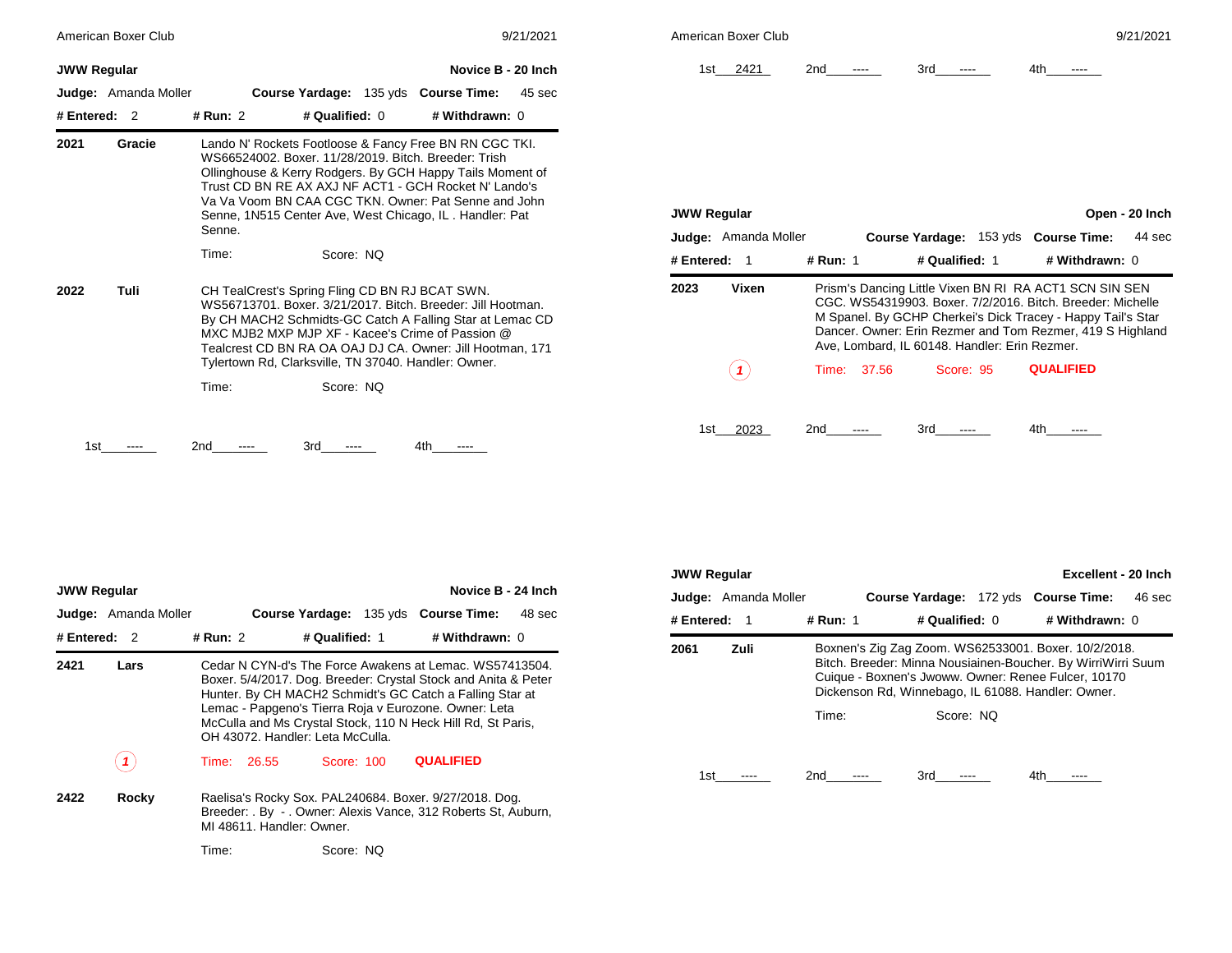|                    | American Boxer Club         |                           |                |            |                                                                                                                                                                                                                                                                                                      | 9/21/2021        |
|--------------------|-----------------------------|---------------------------|----------------|------------|------------------------------------------------------------------------------------------------------------------------------------------------------------------------------------------------------------------------------------------------------------------------------------------------------|------------------|
| <b>JWW Regular</b> |                             |                           |                |            |                                                                                                                                                                                                                                                                                                      | Master - 20 Inch |
|                    | <b>Judge:</b> Amanda Moller |                           |                |            | Course Yardage: 172 yds Course Time:                                                                                                                                                                                                                                                                 | 46 sec           |
| # Entered:         | 3                           | # $Run: 3$                | # Qualified: 3 |            | # Withdrawn: 0                                                                                                                                                                                                                                                                                       |                  |
| 2081               | Kenna                       | Owner.                    |                |            | Schmidt's N GC's It's Reigning Men. WS59118105. Boxer.<br>11/17/2017. Bitch. Breeder: Juli Schmidt & Cindy Yaeger &<br>Kelly Dials. By GC-Schmidt's One Foundation at LeMac -<br>Schmidt's N GC's Takin CAre of Business, Owner: Sandra<br>Kistler, 214 Ranchview Dr, Vandalia, OH 45377. Handler:   |                  |
|                    | 3                           | Time:<br>40.25            | Score: 100     |            | <b>QUALIFIED</b>                                                                                                                                                                                                                                                                                     |                  |
| 2082               | <b>Brandee</b>              |                           |                |            | Kacee's Crime of Passion @ Tealcrest CD BN RE AX AXJ DN<br>DJ DS CA. WS45403604. Boxer. 10/26/2013. Bitch. Breeder:<br>Karen Suarez. By Dizara's Wicked Game CDX BN RA IPO1 -<br>Bella Vom Shattenboxen BN RN RATS. Owner: Jill Hootman,<br>171 Tylertown Rd, Clarksville, TN 37040. Handler: Owner. |                  |
|                    | $\mathbf{z}$                | Time:<br>39.36            | Score: 100     |            | <b>QUALIFIED</b>                                                                                                                                                                                                                                                                                     |                  |
| 2084               | Zahara                      | MI 48642. Handler: Owner. |                |            | Ellisa's Zahara, WS54441801, Boxer, 7/17/2016, Bitch.<br>Breeder: Unknown. By Schmidts-GC Moose A Moose - Ellisa's<br>Pretty in Pink. Owner: Lisa Lundahl, 1507 Herbert Rd, Midland,                                                                                                                 |                  |
|                    |                             | Time:<br>36.21            |                | Score: 100 | <b>QUALIFIED</b>                                                                                                                                                                                                                                                                                     |                  |

|                    | American Boxer Club         |             |                                                                                                                                                                                                                                                                                                    | 9/21/2021                                                                                                                                                                                                                                |                      | American Boxer Club         |                 |                                                                                                                                                                                                                                                |                               | 9/21/2021                  |
|--------------------|-----------------------------|-------------|----------------------------------------------------------------------------------------------------------------------------------------------------------------------------------------------------------------------------------------------------------------------------------------------------|------------------------------------------------------------------------------------------------------------------------------------------------------------------------------------------------------------------------------------------|----------------------|-----------------------------|-----------------|------------------------------------------------------------------------------------------------------------------------------------------------------------------------------------------------------------------------------------------------|-------------------------------|----------------------------|
| <b>JWW Regular</b> | <b>Judge:</b> Amanda Moller |             | Course Yardage: 172 yds Course Time:                                                                                                                                                                                                                                                               | Master - 20 Inch<br>46 sec                                                                                                                                                                                                               | 2461                 | Oliver                      |                 | Raelisa's Oliver Chasing Dreams. PAL279306. Boxer.<br>9/27/2018. Dog. Breeder: . By - . Owner: Alexis Vance, 312<br>Roberts St, Auburn, MI 48611. Handler: Owner.                                                                              |                               |                            |
| #Entered: 3        |                             | # Run: 3    | # Qualified: 3                                                                                                                                                                                                                                                                                     | # Withdrawn: 0                                                                                                                                                                                                                           |                      |                             | Time:           | Score: NQ                                                                                                                                                                                                                                      |                               |                            |
| 2081               | Kenna                       | Owner.      | Schmidt's N GC's It's Reigning Men. WS59118105. Boxer.<br>11/17/2017. Bitch. Breeder: Juli Schmidt & Cindy Yaeger &<br>Kelly Dials. By GC-Schmidt's One Foundation at LeMac -<br>Schmidt's N GC's Takin CAre of Business. Owner: Sandra<br>Kistler, 214 Ranchview Dr, Vandalia, OH 45377. Handler: |                                                                                                                                                                                                                                          |                      | 1st 2481                    | 2nd<br>$\cdots$ | 3rd<br>$\hspace{0.1em} \ldots \hspace{0.1em} \ldots \hspace{0.1em}$                                                                                                                                                                            | 4th<br>$\cdots$               |                            |
|                    | $\left( \, {\bf 3} \right)$ | Time: 40.25 | Score: 100                                                                                                                                                                                                                                                                                         | <b>QUALIFIED</b>                                                                                                                                                                                                                         |                      |                             |                 |                                                                                                                                                                                                                                                |                               |                            |
| 2082               | <b>Brandee</b>              |             | 171 Tylertown Rd, Clarksville, TN 37040. Handler: Owner.                                                                                                                                                                                                                                           | Kacee's Crime of Passion @ Tealcrest CD BN RE AX AXJ DN<br>DJ DS CA, WS45403604, Boxer, 10/26/2013, Bitch, Breeder;<br>Karen Suarez. By Dizara's Wicked Game CDX BN RA IPO1 -<br>Bella Vom Shattenboxen BN RN RATS. Owner: Jill Hootman, | <b>JWW Preferred</b> |                             |                 |                                                                                                                                                                                                                                                |                               | Novice - 16 Inch           |
|                    | $\bf(2)$                    | Time: 39.36 | Score: 100                                                                                                                                                                                                                                                                                         | <b>QUALIFIED</b>                                                                                                                                                                                                                         |                      | <b>Judge:</b> Amanda Moller |                 | Course Yardage: 135 yds Course Time:                                                                                                                                                                                                           |                               | 50 sec                     |
|                    |                             |             |                                                                                                                                                                                                                                                                                                    |                                                                                                                                                                                                                                          | # Entered: 1         |                             | # Run: 1        | # Qualified: 0                                                                                                                                                                                                                                 | # Withdrawn: 0                |                            |
| 2084               | Zahara                      |             | Ellisa's Zahara. WS54441801. Boxer. 7/17/2016. Bitch.<br>MI 48642. Handler: Owner.                                                                                                                                                                                                                 | Breeder: Unknown. By Schmidts-GC Moose A Moose - Ellisa's<br>Pretty in Pink. Owner: Lisa Lundahl, 1507 Herbert Rd, Midland,                                                                                                              | 1624                 | Tessa Marie                 |                 | Tessa Conder. WS65331501. Boxer. 4/25/2019. Bitch.<br>Breeder: Paige Robinson. By Cadillac's Picture Perfect Duke -<br>Cadillac's Thelma. Owner: Lisa Conder and Jeff Conder, 3868<br>S Big Ox Rd, Scottsburg, IN 47170. Handler: Lisa Conder. |                               |                            |
|                    | $\bf(1)$                    | Time: 36.21 | Score: 100                                                                                                                                                                                                                                                                                         | <b>QUALIFIED</b>                                                                                                                                                                                                                         |                      |                             | Time:           | Score: NQ                                                                                                                                                                                                                                      |                               |                            |
|                    | 1st 2084                    | 2nd 2082    | 3rd 2081                                                                                                                                                                                                                                                                                           | 4th -<br>$\cdots$                                                                                                                                                                                                                        | 1st                  | $\cdots$                    | 2nd<br>$\cdots$ | 3rd<br>$- - - -$                                                                                                                                                                                                                               | 4th -<br>$\sim$ $\sim$ $\sim$ |                            |
|                    |                             |             |                                                                                                                                                                                                                                                                                                    |                                                                                                                                                                                                                                          |                      |                             |                 |                                                                                                                                                                                                                                                |                               |                            |
| <b>JWW Regular</b> |                             |             |                                                                                                                                                                                                                                                                                                    | Master - 24 Inch                                                                                                                                                                                                                         | <b>JWW Preferred</b> |                             |                 |                                                                                                                                                                                                                                                |                               | <b>Excellent - 20 Inch</b> |
|                    | <b>Judge:</b> Amanda Moller |             | <b>Course Yardage: 172 yds Course Time:</b>                                                                                                                                                                                                                                                        | 48 sec                                                                                                                                                                                                                                   |                      | <b>Judge:</b> Amanda Moller |                 | Course Yardage: 172 yds Course Time:                                                                                                                                                                                                           |                               | 53 sec                     |
| # Entered: 2       |                             | # Run: 2    | # Qualified: 1                                                                                                                                                                                                                                                                                     | # Withdrawn: 0                                                                                                                                                                                                                           | # Entered: 2         |                             | # Run: 2        | # Qualified: 1                                                                                                                                                                                                                                 | # Withdrawn: 0                |                            |
| 2481               | <b>Creed</b>                |             | Breeder: Eugenia Koshiol, Amy Bieri, & Ann Schach. By<br>$0.0110 \text{ M} \cdot 1.1 \cdot M \cdot T \cdot M$                                                                                                                                                                                      | Ch Happy Tail's Moment of Trust CD BN RI AX AXJ NF SCN<br>SBN SEN BCAT ACT1. WS56149802. Boxer. 2/1/2017. Dog.                                                                                                                           | 2065                 | <b>Toby</b>                 |                 | CH TealCrest's Circle of Life CD BN RE CA FCAT NFP.<br>WS45945501. Boxer. 12/17/2013. Dog. Breeder: Jill Hootman.<br>By CH Storybook Page After Page - GCH TealCrest's Spitfire                                                                |                               |                            |

*1* Time: 50.77 Score: 100 Clarksville, TN 37040. Handler: Owner. **QUALIFIED**

BN RN CAA RATO. Owner: Jill Hootman, 171 Tylertown Rd,

|                | <b>JWW Regular</b><br>Master - 24 Inch |          |                           |                |  |                                                                                                                                                                                                                                                                                                                                                            |        |  |  |
|----------------|----------------------------------------|----------|---------------------------|----------------|--|------------------------------------------------------------------------------------------------------------------------------------------------------------------------------------------------------------------------------------------------------------------------------------------------------------------------------------------------------------|--------|--|--|
|                | <b>Judge:</b> Amanda Moller            |          |                           |                |  | Course Yardage: 172 yds Course Time:                                                                                                                                                                                                                                                                                                                       | 48 sec |  |  |
| # Entered: $2$ |                                        | # Run: 2 |                           | # Qualified: 1 |  | # Withdrawn: 0                                                                                                                                                                                                                                                                                                                                             |        |  |  |
| 2481           | <b>Creed</b>                           |          | Handler: Eugenia Koshiol. |                |  | Ch Happy Tail's Moment of Trust CD BN RI AX AXJ NF SCN<br>SBN SEN BCAT ACT1. WS56149802. Boxer. 2/1/2017. Dog.<br>Breeder: Eugenia Koshiol, Amy Bieri, & Ann Schach. By<br>GCHB Naja's Mi-T Alliance SOMG - GCH Jokr's N Happy Tail's<br>Blonde Moments CD RA MX MXJ. Owner: Eugenia Koshiol and<br>Amy Bieri, 3605 Westminister Place, McHenry, IL 60050. |        |  |  |
|                |                                        | Time:    | 40.34                     | Score: 100     |  | <b>QUALIFIED</b>                                                                                                                                                                                                                                                                                                                                           |        |  |  |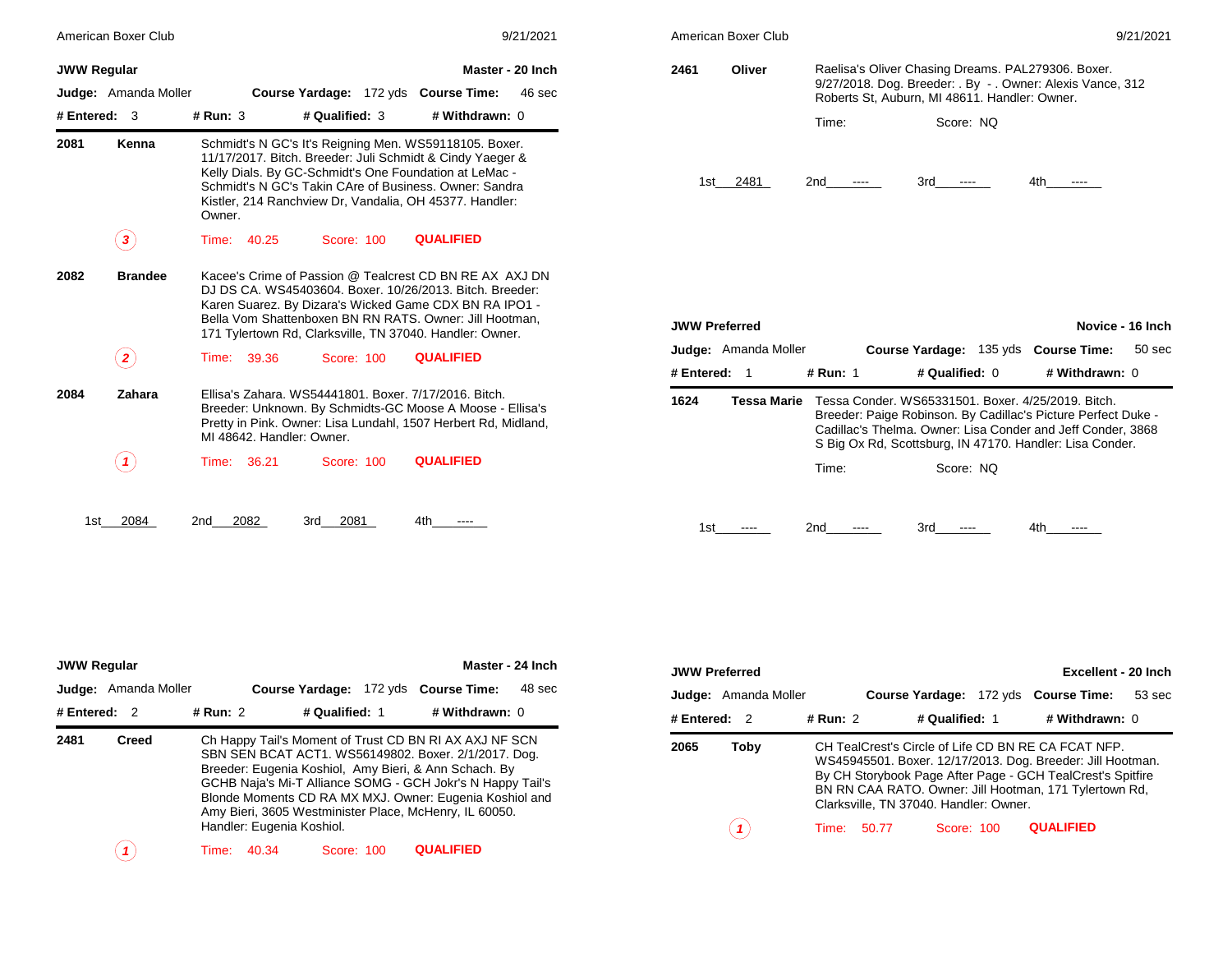|                              | American Boxer Club                                 |                                                                                                                                                                                                                                                                                                                                                         | 9/21/2021                          | American Boxer Club                                                                                                                                                            |              |                 |  |                                      |                                                                                                                                                                                                                                               | 9/21/2021 |
|------------------------------|-----------------------------------------------------|---------------------------------------------------------------------------------------------------------------------------------------------------------------------------------------------------------------------------------------------------------------------------------------------------------------------------------------------------------|------------------------------------|--------------------------------------------------------------------------------------------------------------------------------------------------------------------------------|--------------|-----------------|--|--------------------------------------|-----------------------------------------------------------------------------------------------------------------------------------------------------------------------------------------------------------------------------------------------|-----------|
| 2067                         | <b>Smokey</b>                                       | Prairie Hills It's All About the Smoke CD RE BN OA OAJ CGC<br>TKI. WS50520403. Boxer. 5/23/2015. Dog. Breeder: J. Gassell.<br>By Prairie Hills N' Happy Tails No Doubt About It CD BN RA -<br>Vesta. Owner: Pat Senne and John Senne, 1N515 Center Ave,                                                                                                 |                                    | <b>JWW Preferred</b><br>Master - 20 Inch<br>Judge: Amanda Moller<br>Course Yardage: 172 yds Course Time:<br># Withdrawn: 0<br># Entered: $3$<br>$#$ Run: $3$<br># Qualified: 3 |              |                 |  |                                      | 53 sec                                                                                                                                                                                                                                        |           |
|                              |                                                     | West Chicago, IL. Handler: Pat Senne.<br>Score: NQ<br>Time:                                                                                                                                                                                                                                                                                             |                                    | 2066                                                                                                                                                                           | <b>Bruno</b> |                 |  |                                      | Die Krieger Der Cinemas Sweet Sensation. WS51119501.<br>Boxer. 7/19/2015. Dog. Breeder: Brooke Lambert. By Cinemas<br>Darkly Dreaming - Sinda Sweet Sensation. Owner: Nancy<br>Button, 531 Longview Drive, Antioch, IL 60002. Handler: Owner. |           |
|                              | 1st_2065                                            | 2nd<br>3rd<br>$\sim$ $\sim$ $\sim$                                                                                                                                                                                                                                                                                                                      | 4th                                |                                                                                                                                                                                | $\bf(2)$     | Time: 38.91     |  | Score: 100                           | <b>QUALIFIED</b>                                                                                                                                                                                                                              |           |
|                              |                                                     |                                                                                                                                                                                                                                                                                                                                                         |                                    | 2089                                                                                                                                                                           | Oscar        | Handler: Owner. |  |                                      | PACH Caballero Vargas El Brujo MXP3 MXPB MJP3 MJPB<br>PAX XFP CGC. WS44460211. Boxer. 7/8/2013. Dog. Breeder:<br>Walter Vargas & Natalie Chaykina. By Sherlock - Miss Hudson.<br>Owner: Nancy Button, 531 Longview Drive, Antioch, IL 60002.  |           |
|                              |                                                     |                                                                                                                                                                                                                                                                                                                                                         |                                    |                                                                                                                                                                                |              |                 |  |                                      |                                                                                                                                                                                                                                               |           |
|                              |                                                     |                                                                                                                                                                                                                                                                                                                                                         |                                    |                                                                                                                                                                                | $\bf(3)$     | Time: 44.87     |  | Score: 100                           | <b>QUALIFIED</b>                                                                                                                                                                                                                              |           |
|                              | <b>JWW Preferred</b><br><b>Judge:</b> Amanda Moller | Course Yardage: 172 yds Course Time: 51 sec<br># Qualified: 1<br># Run: 2                                                                                                                                                                                                                                                                               | Master - 16 Inch<br># Withdrawn: 0 | 2090                                                                                                                                                                           | Tommy        |                 |  | Winnebago, IL 61088. Handler: Owner. | Boxnen's Overdrive. WS48715207. Boxer. 10/24/2014. Dog.<br>Breeder: Minna Nousiainen-Becher. By B-Tanoni Vipera Box -<br>Boxnen's Jwoww. Owner: Renee Fulcer, 10170 Dickenson Rd,                                                             |           |
|                              | Ali                                                 | Ellisa's Alberta Georgia Peebo. WS54441808. Boxer.<br>7/17/2016. Bitch. Breeder: Unknown. By SChmidts-GC Moose<br>A Moose - Ellisa's Pretty In Pink. Owner: Lisa Lundahl, 1507<br>Herbert Rd, Midland, MI 48642. Handler: Owner.                                                                                                                        |                                    |                                                                                                                                                                                | (1)          | Time: 33.99     |  | Score: 100                           | <b>QUALIFIED</b>                                                                                                                                                                                                                              |           |
|                              |                                                     | Score: NQ<br>Time:                                                                                                                                                                                                                                                                                                                                      |                                    |                                                                                                                                                                                | 1st 2090     | 2066<br>2nd     |  | 3rd 2089                             | 4th<br>$\cdots$                                                                                                                                                                                                                               |           |
| # Entered: 2<br>1685<br>1686 | <b>Sprite</b>                                       | CH DebLyn's Peprhl Wicked CDX BN RE MXB MJB XF TKA<br>CGC. WS45881505. Boxer. 12/2/2013. Bitch. Breeder: Deb &<br>Caitlyn Owens and Sue Ann Thompson. By CH Storybook<br>Page After Page - CH Peprhl Life's A Dance with DebLyn<br>VCD2 RE OA OAJ HT PT. Owner: Sue Ann Thompson, 1858<br>Curtis Bridge Rd NE, North Liberty, IA 52317. Handler: Owner. |                                    |                                                                                                                                                                                |              |                 |  |                                      |                                                                                                                                                                                                                                               |           |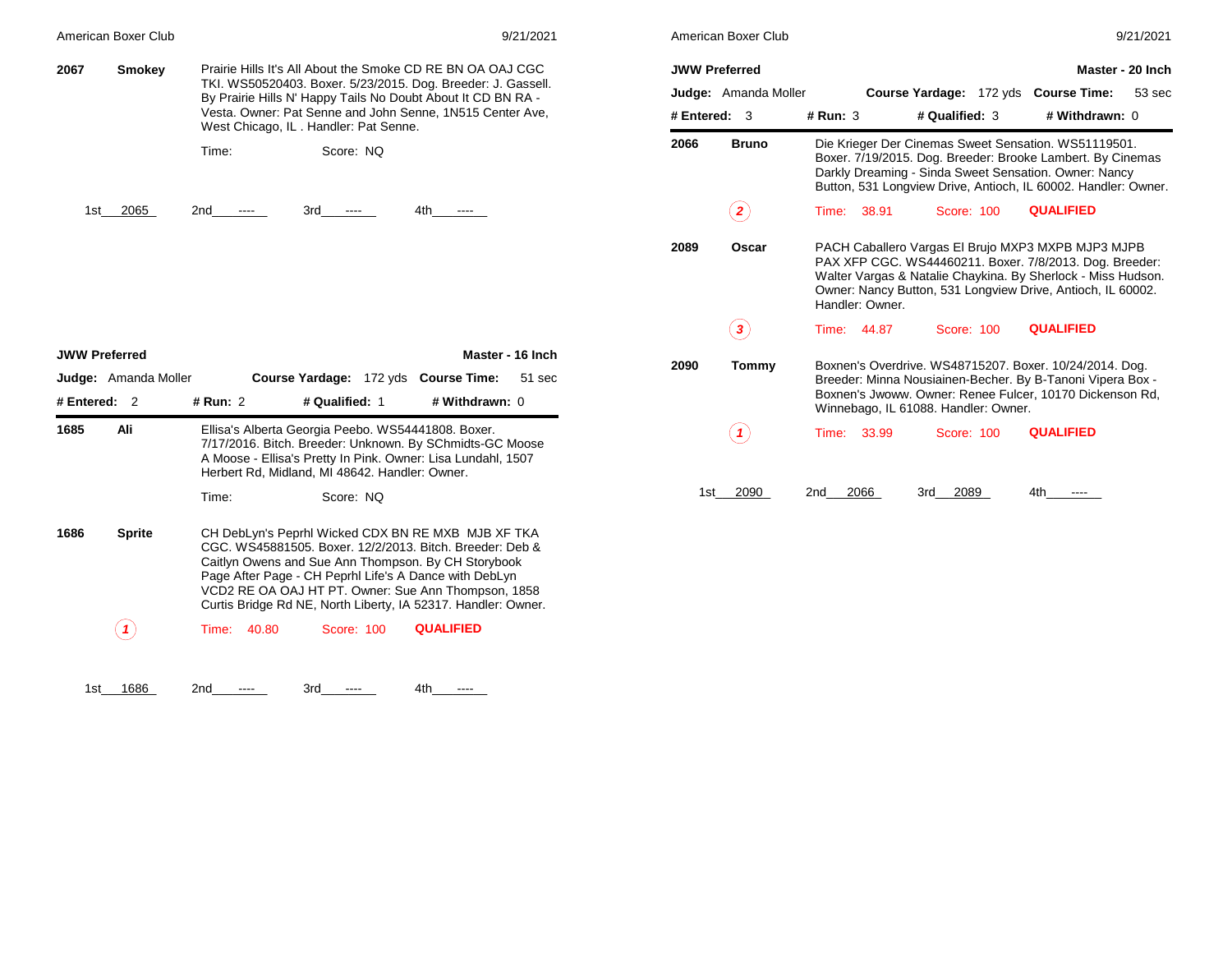| American Boxer Club        | 9/21/2021 |                                                                                                                                                                   |                                                                                                                                                                                        | American Boxer Club |                              |                | 9/21/2021                                                                                                                                                                                                                                                                                          |                                                                                                                              |  |
|----------------------------|-----------|-------------------------------------------------------------------------------------------------------------------------------------------------------------------|----------------------------------------------------------------------------------------------------------------------------------------------------------------------------------------|---------------------|------------------------------|----------------|----------------------------------------------------------------------------------------------------------------------------------------------------------------------------------------------------------------------------------------------------------------------------------------------------|------------------------------------------------------------------------------------------------------------------------------|--|
| <b>Time 2 Beat Regular</b> |           |                                                                                                                                                                   | 20 Inch                                                                                                                                                                                |                     | <b>Time 2 Beat Preferred</b> |                |                                                                                                                                                                                                                                                                                                    | 16 Inch                                                                                                                      |  |
| Judge: Amanda Moller       |           |                                                                                                                                                                   | Course Time: 00.00 sec                                                                                                                                                                 |                     | <b>Judge:</b> Amanda Moller  |                |                                                                                                                                                                                                                                                                                                    | Course Time: 40.54 sec                                                                                                       |  |
| # Entered: 2               | # Run: 2  | # Qualified: 0                                                                                                                                                    | # Withdrawn: 0                                                                                                                                                                         | # Entered: $2$      |                              | # Run: 2       | # Qualified: 1                                                                                                                                                                                                                                                                                     | # Withdrawn: 0                                                                                                               |  |
| 2023<br>Vixen              |           | Prism's Dancing Little Vixen BN RI RA ACT1 SCN SIN SEN<br>Ave, Lombard, IL 60148. Handler: Erin Rezmer.                                                           | CGC, WS54319903, Boxer, 7/2/2016, Bitch, Breeder, Michelle<br>M Spanel. By GCHP Cherkei's Dick Tracey - Happy Tail's Star<br>Dancer. Owner: Erin Rezmer and Tom Rezmer, 419 S Highland | 1624                | Tessa Marie                  | Time:          | Tessa Conder, WS65331501, Boxer, 4/25/2019, Bitch.<br>S Big Ox Rd, Scottsburg, IN 47170. Handler: Lisa Conder.<br>Score: NQ                                                                                                                                                                        | Breeder: Paige Robinson. By Cadillac's Picture Perfect Duke -<br>Cadillac's Thelma. Owner: Lisa Conder and Jeff Conder, 3868 |  |
|                            | Time:     | Score: NQ                                                                                                                                                         |                                                                                                                                                                                        |                     |                              |                |                                                                                                                                                                                                                                                                                                    |                                                                                                                              |  |
| Zuli<br>2061               |           | Boxnen's Zig Zag Zoom. WS62533001. Boxer. 10/2/2018.<br>Cuique - Boxnen's Jwoww. Owner: Renee Fulcer, 10170<br>Dickenson Rd, Winnebago, IL 61088. Handler: Owner. | Bitch. Breeder: Minna Nousiainen-Boucher. By WirriWirri Suum                                                                                                                           | 1625                | Kenna                        | Owner.         | Schmidt's N GC's It's Reigning Men. WS59118105. Boxer.<br>11/17/2017. Bitch. Breeder: Juli Schmidt & Cindy Yaeger &<br>Kelly Dials. By GC-Schmidt's One Foundation at LeMac -<br>Schmidt's N GC's Takin CAre of Business, Owner: Sandra<br>Kistler, 214 Ranchview Dr, Vandalia, OH 45377. Handler: |                                                                                                                              |  |
|                            | Time:     | Score: NQ                                                                                                                                                         |                                                                                                                                                                                        |                     | (1)                          | 40.54<br>Time: |                                                                                                                                                                                                                                                                                                    | <b>QUALIFIED</b>                                                                                                             |  |
| 1st                        |           |                                                                                                                                                                   |                                                                                                                                                                                        |                     | $10$ $10$                    |                |                                                                                                                                                                                                                                                                                                    |                                                                                                                              |  |

|                                                       | American Boxer Club<br>9/21/2021 |          |       |                                                    |                                                                                                                                                                                                                                                                                                    |  |  |  |  |
|-------------------------------------------------------|----------------------------------|----------|-------|----------------------------------------------------|----------------------------------------------------------------------------------------------------------------------------------------------------------------------------------------------------------------------------------------------------------------------------------------------------|--|--|--|--|
|                                                       | <b>Time 2 Beat Preferred</b>     |          |       |                                                    | 16 Inch                                                                                                                                                                                                                                                                                            |  |  |  |  |
| <b>Judge:</b> Amanda Moller<br>Course Time: 40.54 sec |                                  |          |       |                                                    |                                                                                                                                                                                                                                                                                                    |  |  |  |  |
| # Entered: $2$                                        |                                  | # Run: 2 |       | # Qualified: 1                                     | # Withdrawn: 0                                                                                                                                                                                                                                                                                     |  |  |  |  |
| 1624                                                  | <b>Tessa Marie</b>               |          |       | Tessa Conder. WS65331501. Boxer. 4/25/2019. Bitch. | Breeder: Paige Robinson. By Cadillac's Picture Perfect Duke -<br>Cadillac's Thelma. Owner: Lisa Conder and Jeff Conder, 3868<br>S Big Ox Rd, Scottsburg, IN 47170. Handler: Lisa Conder.                                                                                                           |  |  |  |  |
|                                                       |                                  | Time:    |       | Score: NQ                                          |                                                                                                                                                                                                                                                                                                    |  |  |  |  |
| 1625                                                  | Kenna                            | Owner.   |       |                                                    | Schmidt's N GC's It's Reigning Men. WS59118105. Boxer.<br>11/17/2017. Bitch. Breeder: Juli Schmidt & Cindy Yaeger &<br>Kelly Dials. By GC-Schmidt's One Foundation at LeMac -<br>Schmidt's N GC's Takin CAre of Business, Owner: Sandra<br>Kistler, 214 Ranchview Dr, Vandalia, OH 45377. Handler: |  |  |  |  |
|                                                       |                                  | Time:    | 40.54 |                                                    | <b>QUALIFIED</b>                                                                                                                                                                                                                                                                                   |  |  |  |  |

1st\_\_\_\_\_ 1625\_

| 24 Inch<br><b>Time 2 Beat Regular</b> |      |                                                                                                    |                  |                                                                                                                                                                                                                                                      |  |  |  |  |
|---------------------------------------|------|----------------------------------------------------------------------------------------------------|------------------|------------------------------------------------------------------------------------------------------------------------------------------------------------------------------------------------------------------------------------------------------|--|--|--|--|
| <b>Judge:</b> Amanda Moller           |      |                                                                                                    |                  | <b>Course Time: 00.00 sec</b>                                                                                                                                                                                                                        |  |  |  |  |
| # Entered: $1$                        |      | # Run: 1                                                                                           | # Qualified: $0$ | # Withdrawn: 0                                                                                                                                                                                                                                       |  |  |  |  |
| 2421                                  | Lars | Lemac - Papgeno's Tierra Roja v Eurozone. Owner: Leta<br>OH 43072. Handler: Leta McCulla.<br>Time: | Score: NO        | Cedar N CYN-d's The Force Awakens at Lemac. WS57413504.<br>Boxer. 5/4/2017. Dog. Breeder: Crystal Stock and Anita & Peter<br>Hunter. By CH MACH2 Schmidt's GC Catch a Falling Star at<br>McCulla and Ms Crystal Stock, 110 N Heck Hill Rd, St Paris, |  |  |  |  |

1st\_\_\_\_\_\_\_\_

| <b>Time 2 Beat Preferred</b><br>20 Inch |                 |                                                                                                                                                                                                                                              |                |                                                                                                                                                                                                                                               |  |  |  |  |
|-----------------------------------------|-----------------|----------------------------------------------------------------------------------------------------------------------------------------------------------------------------------------------------------------------------------------------|----------------|-----------------------------------------------------------------------------------------------------------------------------------------------------------------------------------------------------------------------------------------------|--|--|--|--|
| Judge: Amanda Moller                    |                 |                                                                                                                                                                                                                                              |                | <b>Course Time: 47.05 sec.</b>                                                                                                                                                                                                                |  |  |  |  |
| # Entered: 2                            | # Run: 2        |                                                                                                                                                                                                                                              | # Qualified: 1 | # Withdrawn: $0$                                                                                                                                                                                                                              |  |  |  |  |
| 2066<br>Bruno                           |                 |                                                                                                                                                                                                                                              |                | Die Krieger Der Cinemas Sweet Sensation. WS51119501.<br>Boxer. 7/19/2015. Dog. Breeder: Brooke Lambert. By Cinemas<br>Darkly Dreaming - Sinda Sweet Sensation. Owner: Nancy<br>Button, 531 Longview Drive, Antioch, IL 60002. Handler: Owner. |  |  |  |  |
|                                         | Time: 47.05     |                                                                                                                                                                                                                                              |                | <b>QUALIFIED</b>                                                                                                                                                                                                                              |  |  |  |  |
| 2089<br>Oscar                           | Handler: Owner. | PACH Caballero Vargas El Brujo MXP3 MXPB MJP3 MJPB<br>PAX XFP CGC. WS44460211. Boxer. 7/8/2013. Dog. Breeder:<br>Walter Vargas & Natalie Chaykina. By Sherlock - Miss Hudson.<br>Owner: Nancy Button, 531 Longview Drive, Antioch, IL 60002. |                |                                                                                                                                                                                                                                               |  |  |  |  |
|                                         | Time:           |                                                                                                                                                                                                                                              | Score: NQ      |                                                                                                                                                                                                                                               |  |  |  |  |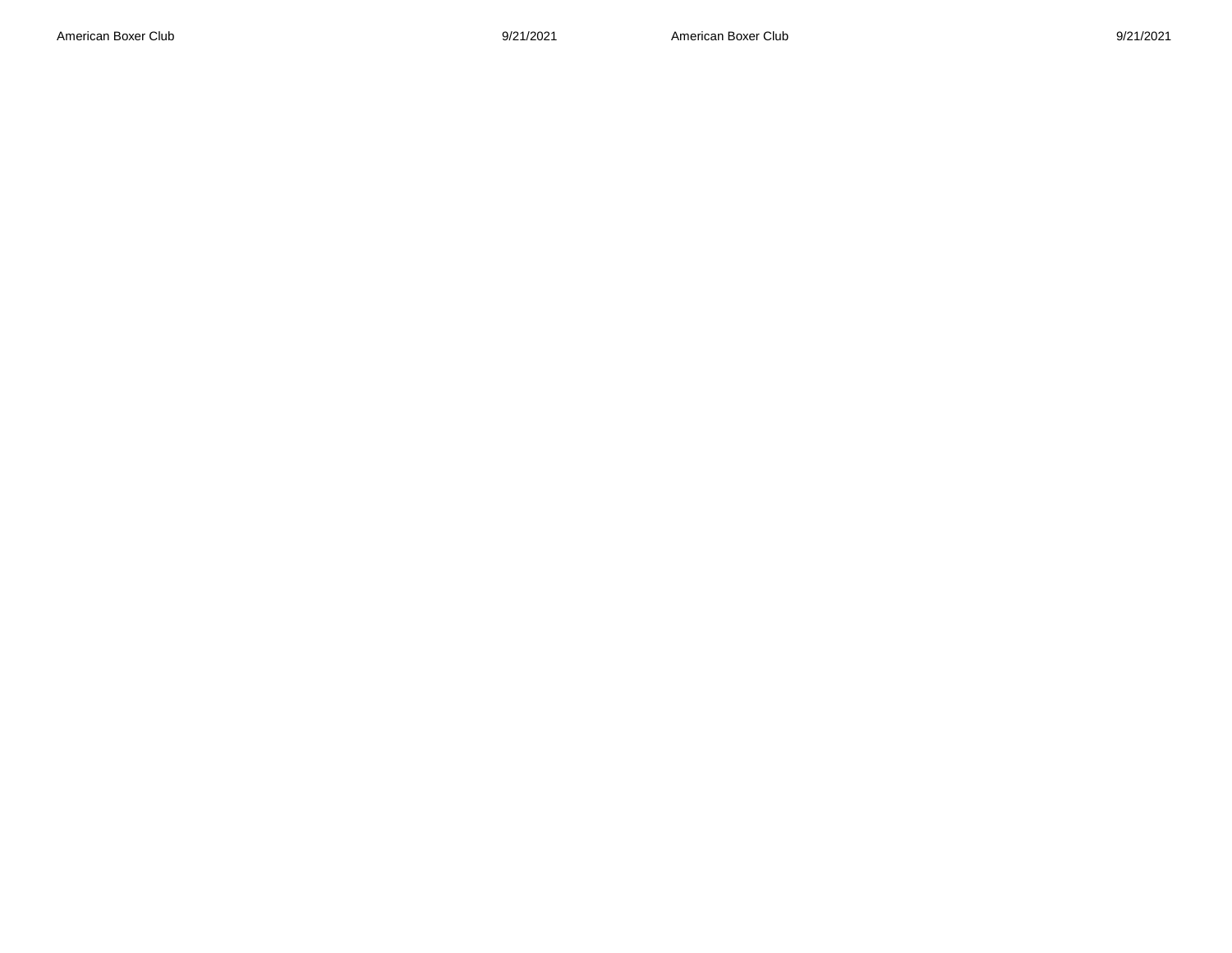| American Boxer Club                         |                |                                                                                                                                                                   | 9/21/2021                                                                                                                                                                                                                                            | American Boxer Club                           |                    |                 |                                                                                                                | 9/21/2021                                                                                                                                                                          |
|---------------------------------------------|----------------|-------------------------------------------------------------------------------------------------------------------------------------------------------------------|------------------------------------------------------------------------------------------------------------------------------------------------------------------------------------------------------------------------------------------------------|-----------------------------------------------|--------------------|-----------------|----------------------------------------------------------------------------------------------------------------|------------------------------------------------------------------------------------------------------------------------------------------------------------------------------------|
| <b>FAST Regular</b>                         |                |                                                                                                                                                                   | Novice B - 20 Inch                                                                                                                                                                                                                                   | <b>FAST Preferred</b>                         |                    |                 |                                                                                                                | Novice - 16 Inch                                                                                                                                                                   |
| <b>Judge:</b> Amanda Moller                 |                |                                                                                                                                                                   |                                                                                                                                                                                                                                                      | Judge: Amanda Moller                          |                    |                 |                                                                                                                |                                                                                                                                                                                    |
| # Entered: $2$                              | # Run: 2       | # Qualified: 1                                                                                                                                                    | # Withdrawn: 0                                                                                                                                                                                                                                       | # Entered: 1                                  |                    | # Run: 1        | # Qualified: 0                                                                                                 | # Withdrawn: 0                                                                                                                                                                     |
| 2023<br>Vixen                               |                | Ave. Lombard. IL 60148. Handler: Erin Rezmer.                                                                                                                     | Prism's Dancing Little Vixen BN RI RA ACT1 SCN SIN SEN<br>CGC. WS54319903. Boxer. 7/2/2016. Bitch. Breeder: Michelle<br>M Spanel. By GCHP Cherkei's Dick Tracey - Happy Tail's Star<br>Dancer. Owner: Erin Rezmer and Tom Rezmer, 419 S Highland     | 1624                                          | <b>Tessa Marie</b> |                 | Tessa Conder. WS65331501. Boxer. 4/25/2019. Bitch.<br>S Big Ox Rd, Scottsburg, IN 47170. Handler: Lisa Conder. | Breeder: Paige Robinson. By Cadillac's Picture Perfect Duke -<br>Cadillac's Thelma. Owner: Lisa Conder and Jeff Conder, 3868                                                       |
| (1)                                         | Time: 22.01    | Score: 66                                                                                                                                                         | <b>QUALIFIED</b>                                                                                                                                                                                                                                     |                                               |                    | Time:           | Score: NQ                                                                                                      |                                                                                                                                                                                    |
| Zuli<br>2061                                |                | Boxnen's Zig Zag Zoom. WS62533001. Boxer. 10/2/2018.<br>Cuique - Boxnen's Jwoww. Owner: Renee Fulcer, 10170<br>Dickenson Rd, Winnebago, IL 61088. Handler: Owner. | Bitch. Breeder: Minna Nousiainen-Boucher. By WirriWirri Suum                                                                                                                                                                                         | 1st                                           | $\cdots$           | 2nd<br>$\cdots$ | 3rd<br>$\cdots$                                                                                                | 4th<br>$\cdots$                                                                                                                                                                    |
|                                             | Time:          | Score: NQ                                                                                                                                                         |                                                                                                                                                                                                                                                      |                                               |                    |                 |                                                                                                                |                                                                                                                                                                                    |
| 2023<br>1st l                               | 2nd            | 3rd<br>$\sim$ $\sim$                                                                                                                                              | 4th -                                                                                                                                                                                                                                                | <b>FAST Preferred</b><br>Judge: Amanda Moller |                    |                 |                                                                                                                | Open - 20 Inch                                                                                                                                                                     |
|                                             |                |                                                                                                                                                                   |                                                                                                                                                                                                                                                      | # Entered: 1                                  |                    | # Run: 1        | # Qualified: 0                                                                                                 | # Withdrawn: 0                                                                                                                                                                     |
| <b>FAST Regular</b><br>Judge: Amanda Moller |                |                                                                                                                                                                   | Novice B - 24 Inch                                                                                                                                                                                                                                   | 2065                                          | <b>Toby</b>        |                 | CH TealCrest's Circle of Life CD BN RE CA FCAT NFP.<br>Clarksville, TN 37040. Handler: Owner.                  | WS45945501. Boxer. 12/17/2013. Dog. Breeder: Jill Hootman.<br>By CH Storybook Page After Page - GCH TealCrest's Spitfire<br>BN RN CAA RATO. Owner: Jill Hootman, 171 Tylertown Rd, |
| # Entered: 1                                | # Run: 1       | # Qualified: 1                                                                                                                                                    | # Withdrawn: 0                                                                                                                                                                                                                                       |                                               |                    | Time:           | Score: NQ                                                                                                      |                                                                                                                                                                                    |
| 2421<br>Lars                                |                | Lemac - Papgeno's Tierra Roja v Eurozone. Owner: Leta<br>OH 43072. Handler: Leta McCulla.                                                                         | Cedar N CYN-d's The Force Awakens at Lemac. WS57413504.<br>Boxer. 5/4/2017. Dog. Breeder: Crystal Stock and Anita & Peter<br>Hunter. By CH MACH2 Schmidt's GC Catch a Falling Star at<br>McCulla and Ms Crystal Stock, 110 N Heck Hill Rd, St Paris, | 1st                                           | $\cdots$           | 2nd<br>$\cdots$ | 3rd<br>$\cdots$                                                                                                | 4th<br>$-- -$                                                                                                                                                                      |
| (1)                                         | 26.04<br>Time: | Score: 61                                                                                                                                                         | <b>QUALIFIED</b>                                                                                                                                                                                                                                     |                                               |                    |                 |                                                                                                                |                                                                                                                                                                                    |
|                                             |                |                                                                                                                                                                   |                                                                                                                                                                                                                                                      |                                               |                    |                 |                                                                                                                |                                                                                                                                                                                    |

1st\_\_\_\_\_\_\_\_ 2421 2nd\_\_\_\_\_\_\_\_ ---- 3rd\_\_\_\_\_\_\_\_ ---- 4th\_\_\_\_\_\_\_\_ ----

| American Boxer Club                                  |             |                                                                                                                | 9/21/2021                                                                                                                    |
|------------------------------------------------------|-------------|----------------------------------------------------------------------------------------------------------------|------------------------------------------------------------------------------------------------------------------------------|
| <b>FAST Preferred</b><br><b>Judge:</b> Amanda Moller |             |                                                                                                                | Novice - 16 Inch                                                                                                             |
| # Entered:<br>1                                      | # Run: 1    | # Qualified: $0$                                                                                               | # Withdrawn: 0                                                                                                               |
| 1624<br>Tessa Marie                                  |             | Tessa Conder, WS65331501, Boxer, 4/25/2019, Bitch.<br>S Big Ox Rd, Scottsburg, IN 47170. Handler: Lisa Conder. | Breeder: Paige Robinson. By Cadillac's Picture Perfect Duke -<br>Cadillac's Thelma. Owner: Lisa Conder and Jeff Conder, 3868 |
|                                                      | Time:       | Score: NO                                                                                                      |                                                                                                                              |
| 1st<br>----                                          | 2nd<br>---- | 3rd -<br>----                                                                                                  | 4th -<br>----                                                                                                                |
| <b>FAST Preferred</b><br>Judge: Amanda Moller        |             |                                                                                                                | Open - 20 Inch                                                                                                               |
| -1<br># Entered: .                                   | # Run: 1    | $#$ Qualified: $0$                                                                                             | # Withdrawn: 0                                                                                                               |

| # Entered: |      | # Run: 1                                                                                                                                                                                                                                                                            | # Qualified: $0$ | # Withdrawn: 0 |  |  |  |  |
|------------|------|-------------------------------------------------------------------------------------------------------------------------------------------------------------------------------------------------------------------------------------------------------------------------------------|------------------|----------------|--|--|--|--|
| 2065       | Toby | CH TealCrest's Circle of Life CD BN RE CA FCAT NFP.<br>WS45945501. Boxer. 12/17/2013. Dog. Breeder: Jill Hootman.<br>By CH Storybook Page After Page - GCH TealCrest's Spitfire<br>BN RN CAA RATO. Owner: Jill Hootman, 171 Tylertown Rd,<br>Clarksville, TN 37040. Handler: Owner. |                  |                |  |  |  |  |
|            |      | Time:                                                                                                                                                                                                                                                                               | Score: NO        |                |  |  |  |  |
| 1st        |      | 2nd                                                                                                                                                                                                                                                                                 | 3rd              | 4th            |  |  |  |  |